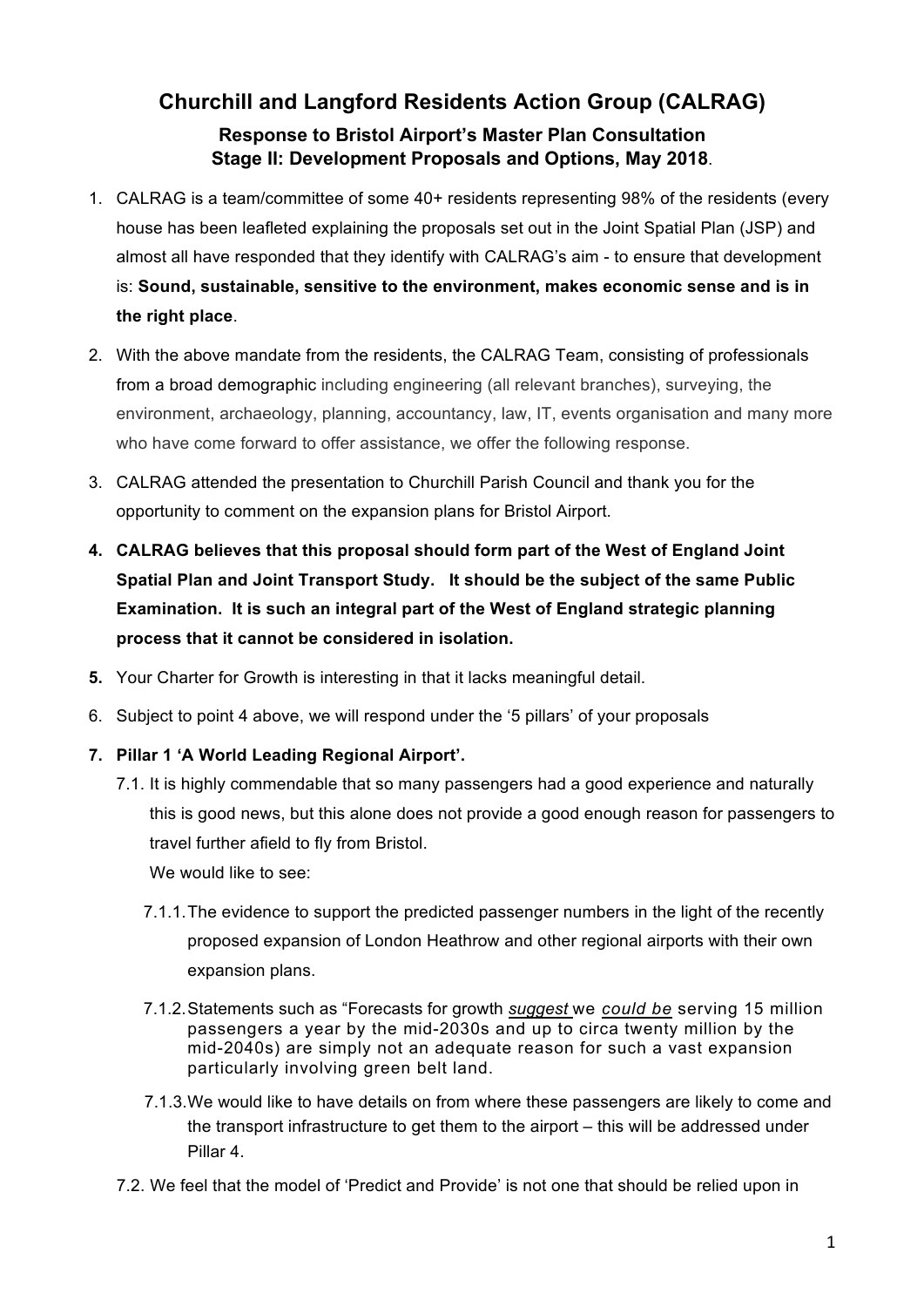2018 to guide such a huge increase in passengers by 2050. There are many political factors that will undoubtedly influence these numbers.

7.3. CALRAG would like to see far greater emphasis and detail on sustainability and deliverability of the infrastructure required to support such an expansion.

#### **8. Pillar 2 'Employment and Economic Growth'.**

8.1. Underlying all the projections of airport expansion is an array of assumptions which you do not describe. Consequently, the economic aspects such as employment, beneficial impact on the local economy remain dependent upon these assumptions. You have not provided a means for us to examine these assumptions and thus gain any confidence in them.

#### 9. **Pillar 3 'At the Heart of an Integrated Network'**.

- 9.1. We make the following comments:
	- 9.1.1.Clearly, if Bristol International is to maintain and expand its role as a major British Airport, then improved passenger access is crucial – a matter which you, the Airport management, fully appreciate. It is also evident that you need to increase the proportion of your passengers who journey to and from the Airport by public transport.
	- 9.1.2.Furthermore, your own assessment of the geographical origins of your clientele shows that your principal catchment is from the North rather than from the South of the Airport. Access by road from the North is problematic. It would be greatly assisted by a rapid transit passenger route from the Airport to the centre of Bristol. Bristol is a congested hub and car-parking capacity at the Airport is still limited.
	- 9.1.3.It is entirely reasonable that you should promote the idea of a rapid transit rail route to Bristol centre from which country-wide InterCity rail access is then available, as are coaches.
	- 9.1.4.Some passing mention of the above possibility is made within the West of England Joint Transport Study – associated with the West of England Joint Spatial Plan (JSP). This represents a clear reason to include this whole project under the aegis of the West of England Joint Spatial Plan and Transport Study.
	- 9.1.5.The transport implications of the JSP as presently proposed are of serious concern to CALRAG. Our carefully considered view is that the developments proposed for the South of North Somerset are in the words of one senior planning consultant, "*Monumentally flawed*" and it is highly unlikely that they can ever be delivered. In the course of our detailed analysis the conclusion is that the proposed East-West road link between the A38 and the M5 cannot be justified as a significant contribution to the regional or national road network. Moreover, the proposed new junction 21a is seriously flawed because its proximity to the existing J21 requires that it be constructed with south-facing slip-roads only. This disables a principal proposed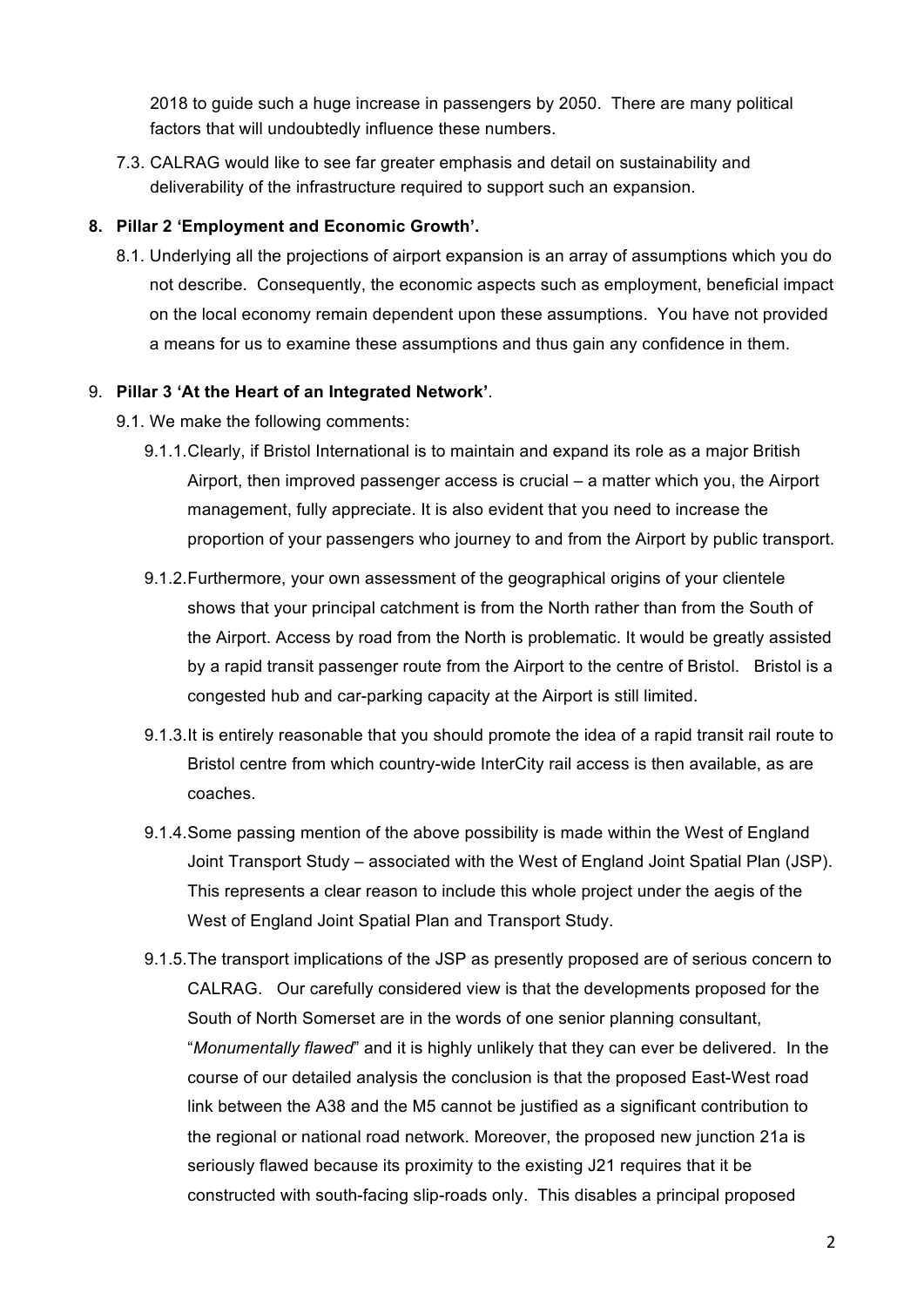function of the new road and the new junction – that of improving access northwards via the M5. Equally, this serious constraint at J21a would substantially reduce its potential benefit as an extra Airport access. This conclusion is supported by Highways England.

- 9.1.6. The current road transport network is inadequate for three reasons:
	- 9.1.6.1. It is an inefficient way of transporting people and prone to congestion.
	- 9.1.6.2. It generates exceptionally high levels of pollution.
	- 9.1.6.3. If the emphasis continues to be on road transport, the increased passenger numbers which are anticipated in your report will simply exacerbate the problems. We have proposed a twenty first century solution to this  $21<sup>st</sup>$  century problem - a high performance electrically-driven rapid transit system connecting Weston-super-Mare to Bristol via Clevedon, Nailsea and The Ashton Vale area. For details see *Appendix* (Rapid\_Transit3 – pages 4-7).

#### **10. Pillar 4 'A Sustainable Approach'**

- 10.1. Your plans for a 'Sustainable Approach' are short on detail and must include sustainable transport infrastructure – a further reason why these proposals **must** be included within the West of England Joint Spatial Plan and Joint Transport Study and thus be included in the JSP Public Examination procedures.
- 10.2. The plans are dependent upon highly polluting road use. Electric cars will not solve the problem of countless man hours being lost through inevitable traffic congestion.
- 10.3. Noise and light pollution will be hard to mitigate and again your plans are short on evidence and detail.

#### **11. Pillar 5 Deliverability**

- 11.1. Until there is a sustainable modern flexible integrated, environmentally acceptable transport system linking the major hub of Bristol and the airport, the deliverability of the proposed scheme must be in doubt.
- 11.2. Added to this is the very high level of political and economic uncertainty which could undermine your very ambitious objectives.

Written on behalf of CALRAG

Dr. Robin Jeacocke PhD **Oakhill** Front Street, Churchill BS25 5NB 01934 852149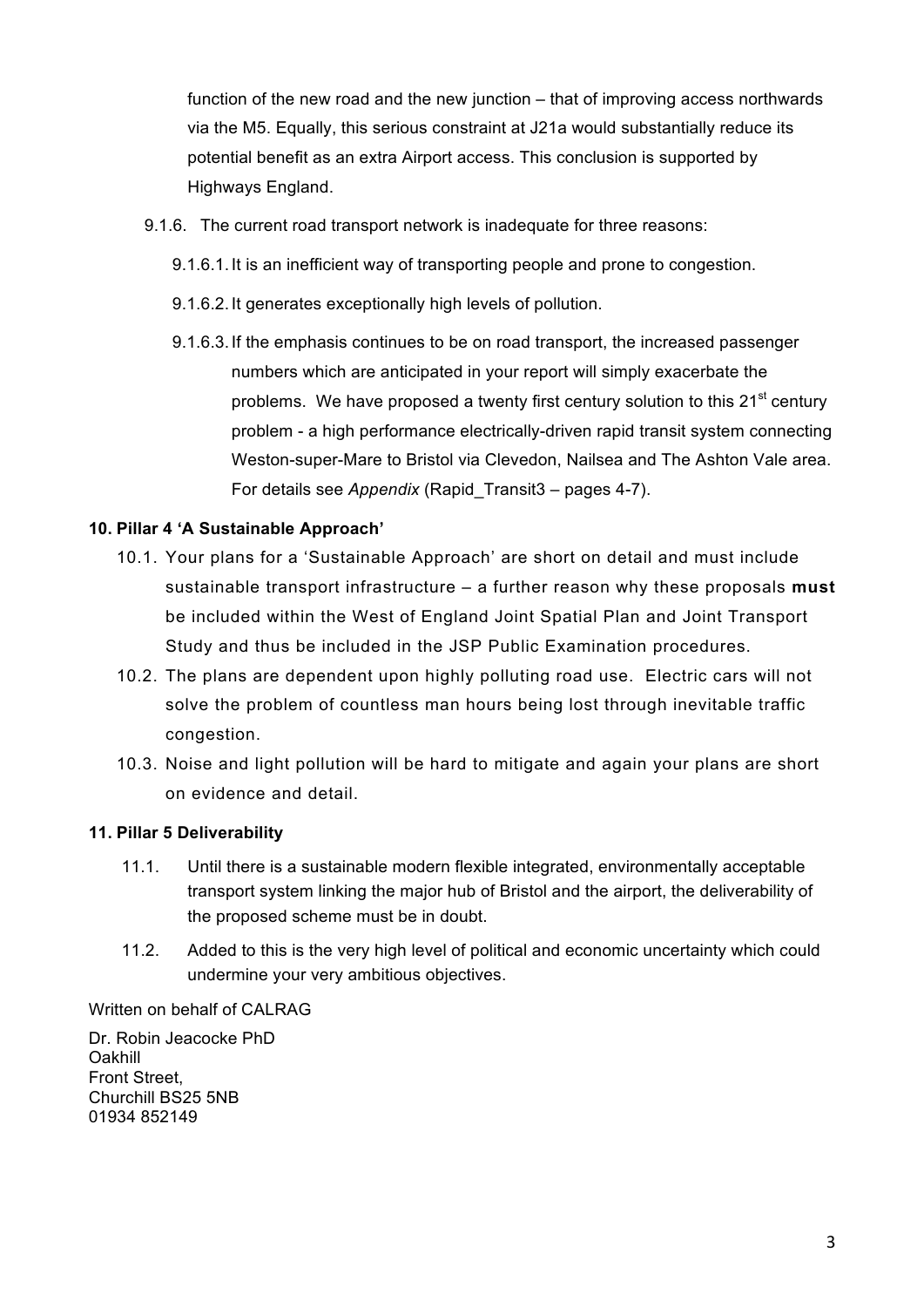# **Appendix.**

### **Rapid Transit, Weston-super-Mare to Bristol**

Using a novel electromagnetic drive for a public transport system.

1. Why?

Road transport capacity is reaching saturation, especially in and around our towns and cities. And despite improvements in engine efficiency, overall fuel economy is falling as ever more time is spent in traffic hold-ups. Furthermore, thermodynamics also sets an upper limit on the efficiency of heat engines, whilst our concern regarding carbon dioxide emissions and the production of many other pollutants within engine exhaust is, and is likely to remain, an ever-increasing preoccupation.

Meanwhile electric traction, using modern electronic and mechanical engineering, has recently begun to offer major potential improvements in public transport. The linear induction motor, combined with magnetic levitation, allows us to realise a tracked vehicle system with various highly desirable qualities, permitting propulsion, support without wheels, and stable guidance all to be implemented simultaneously to achieve very quiet, and highly energy-efficient transport of large numbers of people on a track with a small footprint (by comparison with a road). Most of the mass of the electric motor is in the track wherein electromagnets supply a rippling magnetic field which Professor Eric Laithwaite vividly and very aptly described as a "magnetic river". The track width is perhaps 3m or so and can be raised above ground, at ground level, or below ground, as local conditions dictate. It can be very unobtrusive and accommodating of local conditions. Several such magnetically levitated (MAGLEV) public transport systems already exist worldwide. The use of regenerative braking (particularly important on a suburban stopping route) allows electric energy to be conserved during braking rather than simply dissipated as heat. The linear motor principle coupled with magnetic levitation permits the forces of acceleration or deceleration to be exerted on the passenger vehicles in a widely distributed fashion without the stress concentration associated with conventional railway rolling stock. Amongst many other benefits, this permits very light-weight construction using modern fibre-reinforced materials which reduces greatly the mass which needs to be accelerated. Furthermore, since a (variable) passenger load is now a substantial part of the mass to be accelerated, the energy expended when lightly loaded is substantially reduced. Maintenance costs are also greatly diminished in such a system which has neither mechanical point contact with the track nor any need for conventional wheel bearings.

The use of "high temperature" superconductors, cooled with liquid nitrogen rather than liquid helium, results in major improvements in ease of operation and in achieving the engineering requirements placed upon the relevant magnetic circuits. Modern semiconductor power devices permit the reliable control and switching of the high currents within the track itself.

We should also note that, although most MAGLEV systems in operation at present across the world emphasise maximum speed, very high rates of acceleration are also possible. This must be tempered by practicality – we are not all astronauts or fighter pilots – but even the modest  $0.1g$ adopted below (which is generally regarded as very practical) permits impressively high throughput and short journey times on appropriate commuter routes. I suggest that the route between Weston-super-Mare and Bristol is just such a route.

As a result of recent pressures within the housing market, W-s-M has assumed a major role as a dormitory town for an expanding Bristol. This has had various unfortunate consequences of which a major element is congestion on all the road routes between the two centres. Commuting flows are thousands per day. Improvements in the passenger-carrying capacity of the conventional rail connection are highly constrained and I suggest that the time has come to acknowledge that conventional road and rail connections derived from (sound but archaic) nineteenth century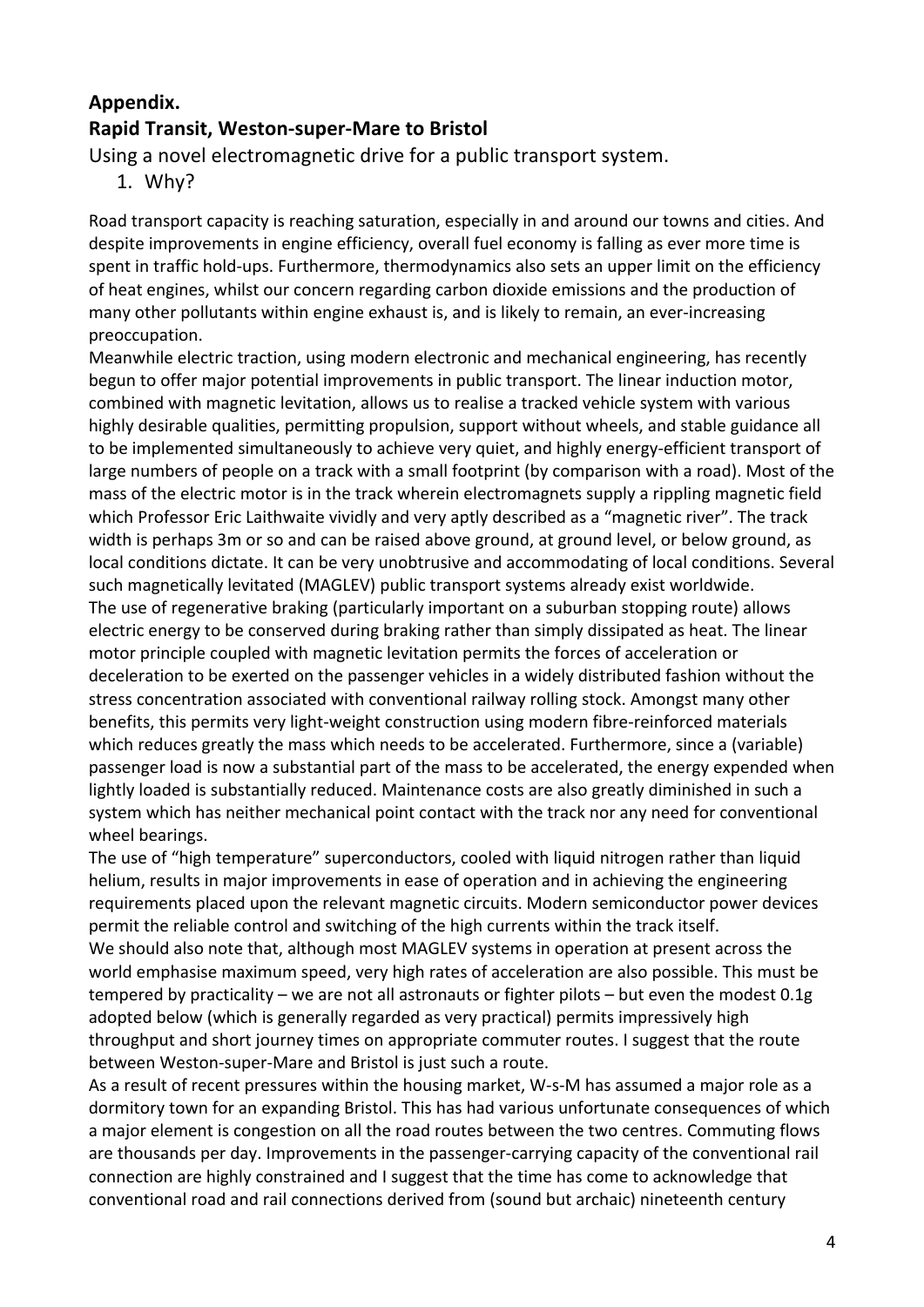engineering principles now need to be supplemented, in the twenty-first century, by solutions offered by twenty-first century engineering. Moreover, all the necessary engineering expertise already exists within Britain.

2. A MAGLEV route for passenger traffic between W-s-M and Bristol.

The proposal I envisage here interconnects most of the principal population centres within North Somerset and is based on a single track with double-track passing points at stations along the line. Very high peak operating densities are possible with modern control systems employing computer control of the current steering and switching regimes which operate the driving electromagnets along the track. The actual transit times (limited by a 0.1g ceiling set here for the acceleration) are small (see below) but the waiting plus embarking and disembarking times must be added to this. Certainly, several thousand passenger movements per hour would be achievable with suitable vehicle systems. Moreover, if sufficient land were available, and funding permitted it, a dual track system throughout might be contemplated, thereby increasing throughput and operating flexibility and also dispensing with the need for "points" to permit vehicles to be switched from track to track near stations.

I offer here a suggested route, but detailed planning would be needed to examine this. I suggest that, apart from a route which runs between the two centres via Clevedon and Nailsea, a second spur route, arising around The Vale area SW of Bristol, would permit the realisation of an unobtrusive but very high capacity public passenger transport route to Bristol Airport from the centre of Bristol (with onward public transport links to destinations elsewhere). Improved access to the Airport via public transport is a major preoccupation at present. Relatively steep gradients, as encountered on the airport route, are no problem for a Maglev system.

This proposal (with rather frequent stops) envisages a system, constrained by the need for relatively frequent halts, where the moving vehicles are always either accelerating or decelerating. The journey schematic offered below is, of course, highly provisional. In practice, one would not apply uniform acceleration but would probably blunt both the onset and the offset of the accelerating or decelerating forces. In compensation, one might apply slightly more than 0.1g in the middle of the accelerating and decelerating phases or perhaps restrain acceleration on a long leg to restrict the maximum speed attained. At high speed, air resistance is the principle opposing force, rising as the cube of the speed.

We should recognise that substantial time should be added to the journey for passing, embarking and disembarking. Of particular benefit, however, in any automatic-vehicle control system such as this, is the fact that timing of the service can respond flexibly to high demand.

Two journey profiles are presented here: Weston-super-Mare to Bristol Temple Meads and Bristol Temple Meads to Bristol International Airport. These are depicted below as Figure 1 and Figure 2 respectively.

These profiles break the journey into legs, each of which is defined by a station stop. These stops also provide (on a largely single-track regime) the potential passing places. Also included is a speed versus distance profile (Figure 3) for the longest leg (10km) with and without slight blunting of the transition from acceleration to deceleration. The maximum speed achieved on this longest leg is slightly more than 200mph.

Text Figures:

Figure 1 The journey from Weston-super-Mare to Bristol Temple Meads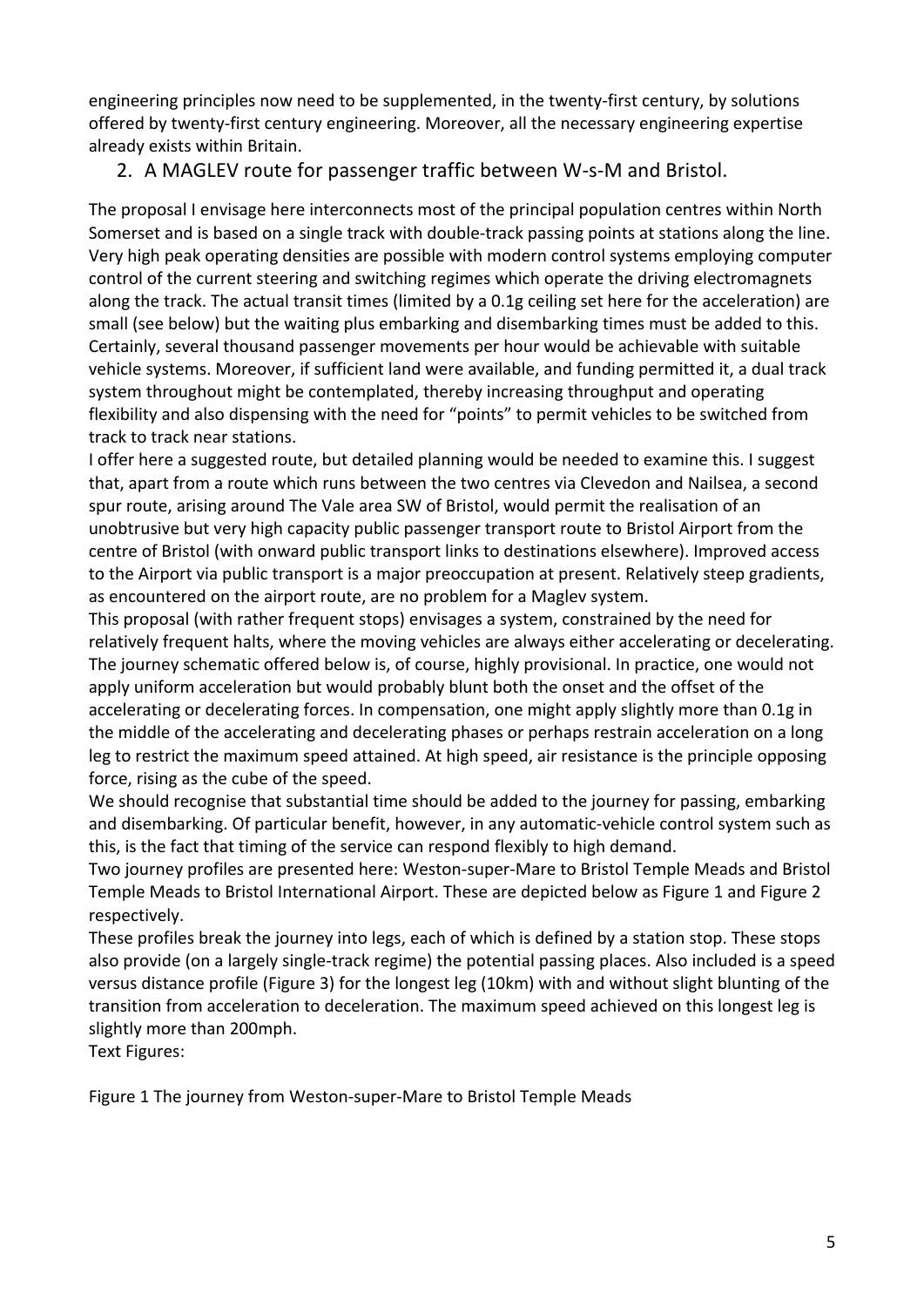

Figure 2 The journey from Bristol Temple Meads to Bristol International Airport



Figure 3 A speed profile along the 10km leg from Worle to Clevedon